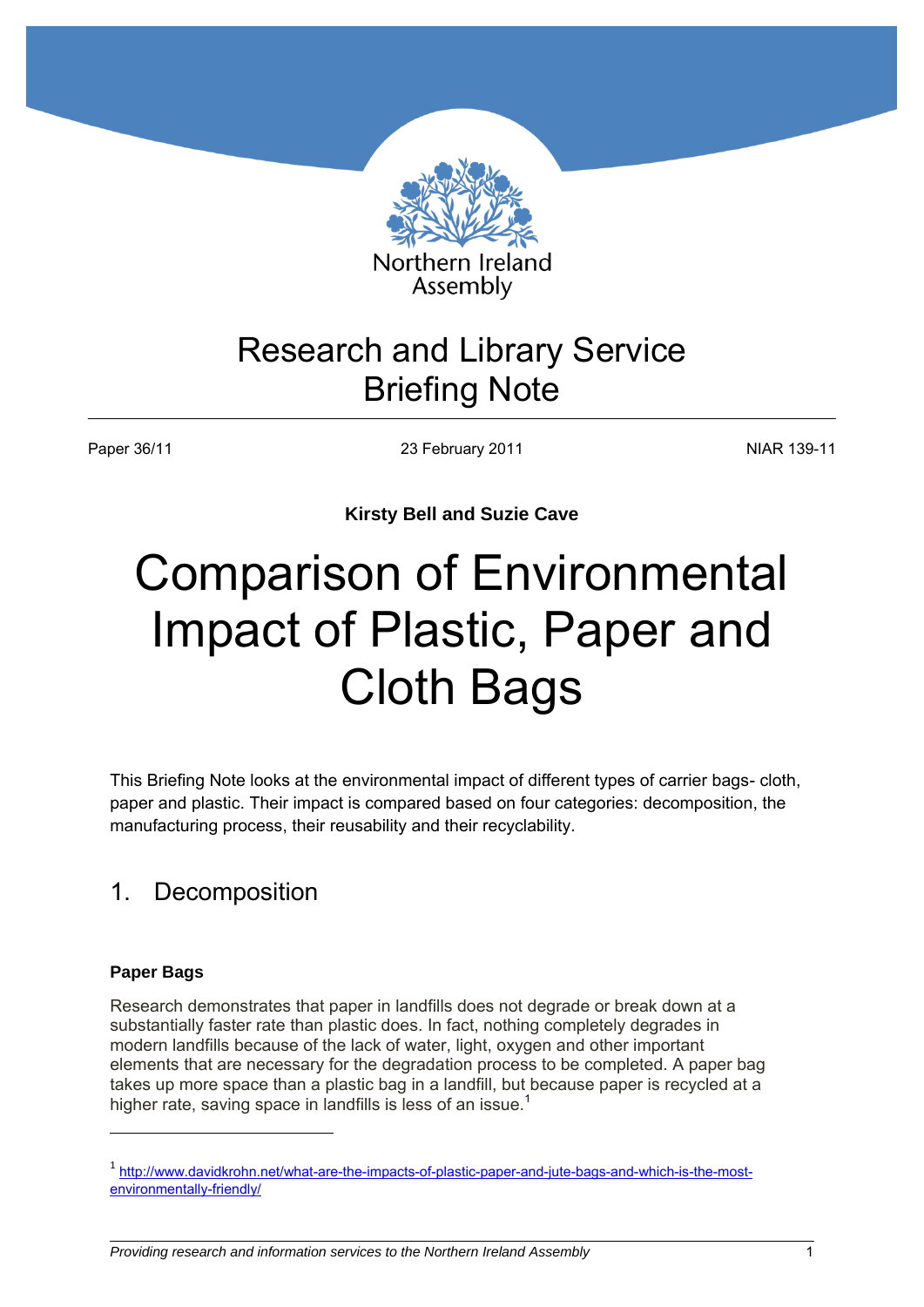#### **Plastic Bags**

It can take between 400 and 1000 years for plastic bags to decompose. A number of UK retailers have recently introduced degradable carrier bags. These bags are made from plastic which degrades under certain conditions or after a predetermined length of time. There are two types of degradable plastic: bio-degradable plastics, which contain a small percentage of non oil-based material, such as corn starch; and photodegradable plastics, which will break down when exposed to sunlight.

There are a number of concerns over the use of degradable plastics. First, these plastics will only degrade if disposed of in appropriate conditions. For example, a photodegradable plastic product will not degrade if it is buried in a landfill site where there is no light. Second, they may cause an increase in emissions of the greenhouse gas methane, as methane is released when materials biodegrade anaerobically.<sup>2</sup>

## 2. Manufacturing Process

#### **Paper Bags**

It takes more than four times as much energy to manufacture a paper bag as it does to manufacture a plastic bag. For paper bag production, forests must be cut down (trees are absorbers of greenhouse gases) and then the subsequent manufacturing of bags produces greenhouse gases. The majority of paper bags are made by heating wood chips under pressure at high temperatures in a chemical solution. The use of these toxic chemicals contributes to both air pollution, such as acid rain, and water pollution. These chemicals can pollute waterways; the toxicity of the chemicals is long-term and settles into the sediments, working its way through the food chain. Further toxicity is generated as both plastic and paper bags degrade. Paper bags generate 70% more air and 50 times more water pollutants than plastic bags. $3$ 

It would take approximately seven lorries to transport the same number of paper bags as can be transported by a single lorry full of plastic bags.<sup>4</sup>

#### **Plastic Bags**

**.** 

Plastics are produced from the waste products of oil refining. An analysis of the life cycle of plastic bags includes consideration of the environmental impacts associated with the

<sup>&</sup>lt;sup>2</sup> http://www.wasteonline.org.uk/resources/informationsheets/plastics.htm

<sup>&</sup>lt;sup>3</sup> <http://www.reuseit.com/learn-more/myth-busting/why-paper-is-no-better-than-plastic>

<sup>4</sup> <http://www.enviroliteracy.org/article.php/1268.html>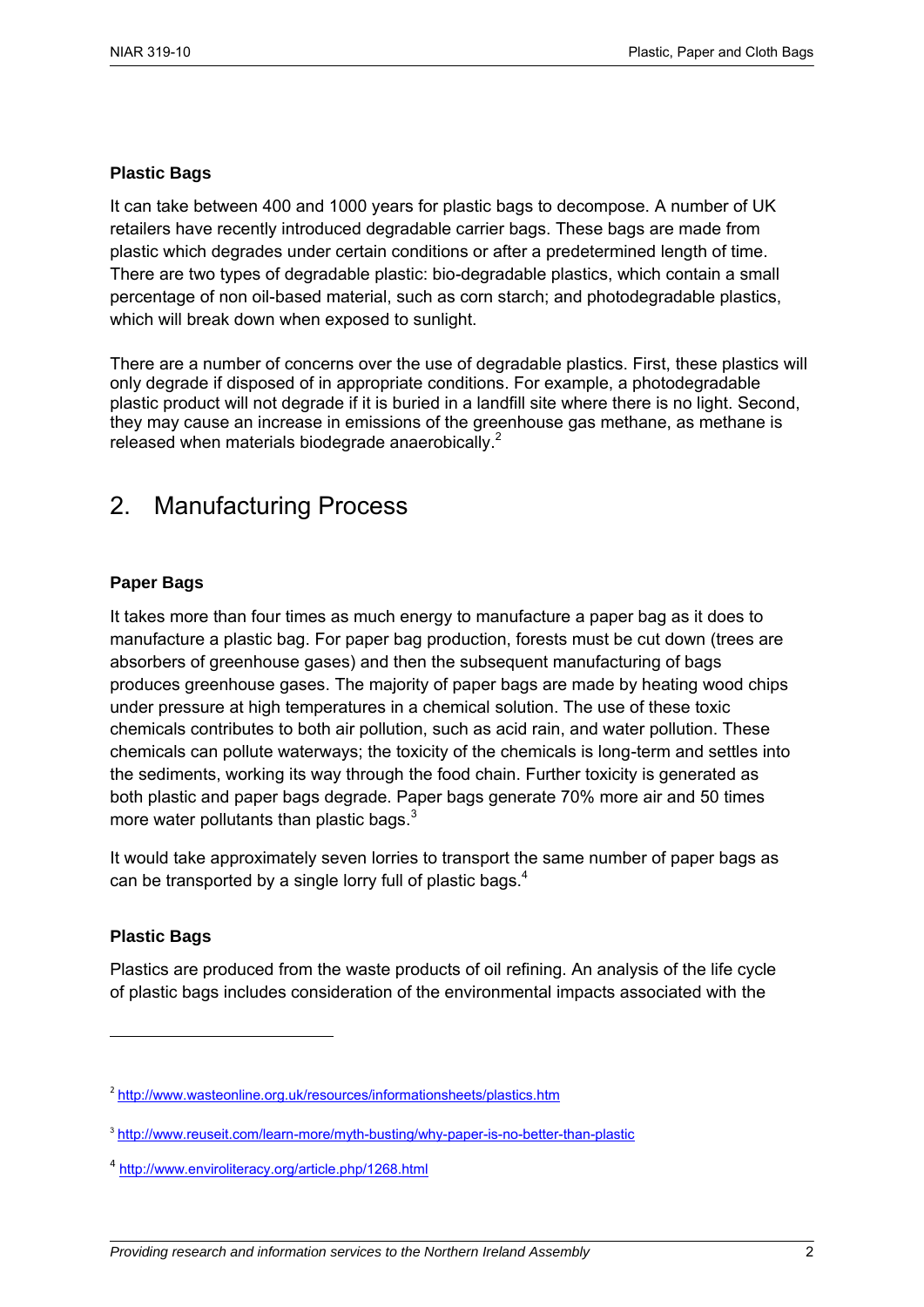extraction of oil, the separation of products in the refining process, and the manufacturing of plastics. The total environmental impact depends upon the efficiency of operations at each stage and the effectiveness of their environmental protection measures.<sup>5</sup>

Their manufacture can add many tons of carbon and other toxic chemicals into the atmosphere<sup>6</sup> It takes around 2 billion barrels of oil to service the plastic bag industry alone.<sup>7</sup> However, plastics are currently made from a by-product of oil or natural gas. It could be argued that this by-product arises because the world needs fuels, and would arise whether or not the by-product were used to make plastic goods. Until other fuels have been developed, it makes good environmental sense to use the by-product, instead of using scarce agricultural resources and water to make paper or cloth bags or vegetablebased plastic.<sup>8</sup>

#### **Cloth Bags**

Cloth Bags are much thicker and more expensive. 30,000 cotton bags can be packed into a 20-foot container, but the same container will accommodate 2.5 million plastic carrier-bags. Therefore, to transport the same number of jute or cotton bags 80x more ships and lorries would be required than for plastic bags, using 80x more fuel, using 80x more road space and emitting 80x more  $CO<sub>2</sub>$ .<sup>9</sup>

## 3. Reusability

#### **Plastic Bags**

1

Plastic Bags can be made very thin, and are still strong enough to carry a full load of heavy shopping. A plastic bag can carry 2,500 times its own weight and stay strong when wet. The bags can also be re-used many times over for shopping, and are compact enough to be put in a pocket or handbag. They are also put to many other uses in the home, and for other uses such as clearing dog-waste from the streets, and most of them will eventually serve as a bin-liner to safely collect and dispose of household waste.<sup>10</sup>

Reusable plastic bags (the so-called 'bags for life') are more sustainable than all types of lightweight plastic carrier bags if used four times or more. They give the greatest

<sup>&</sup>lt;sup>5</sup> <http://www.enviroliteracy.org/article.php/1268.html>

<sup>&</sup>lt;sup>6</sup> [http://www.davidkrohn.net/what-are-the-impacts-of-plastic-paper-and-jute-bags-and-which-is-the-most](http://www.davidkrohn.net/what-are-the-impacts-of-plastic-paper-and-jute-bags-and-which-is-the-most-environmentally-friendly)[environmentally-friendly](http://www.davidkrohn.net/what-are-the-impacts-of-plastic-paper-and-jute-bags-and-which-is-the-most-environmentally-friendly)

<sup>&</sup>lt;sup>7</sup> http://www.ecocarrierbag.co.uk/eco/faq.asp

<sup>&</sup>lt;sup>8</sup> <http://www.biodeg.org/position-papers/plastic-bag-bans/>

<sup>&</sup>lt;sup>9</sup> <http://www.biodeg.org/position-papers/plastic-bag-bans/>

<sup>10</sup> <http://www.biodeg.org/position-papers/plastic-bag-bans>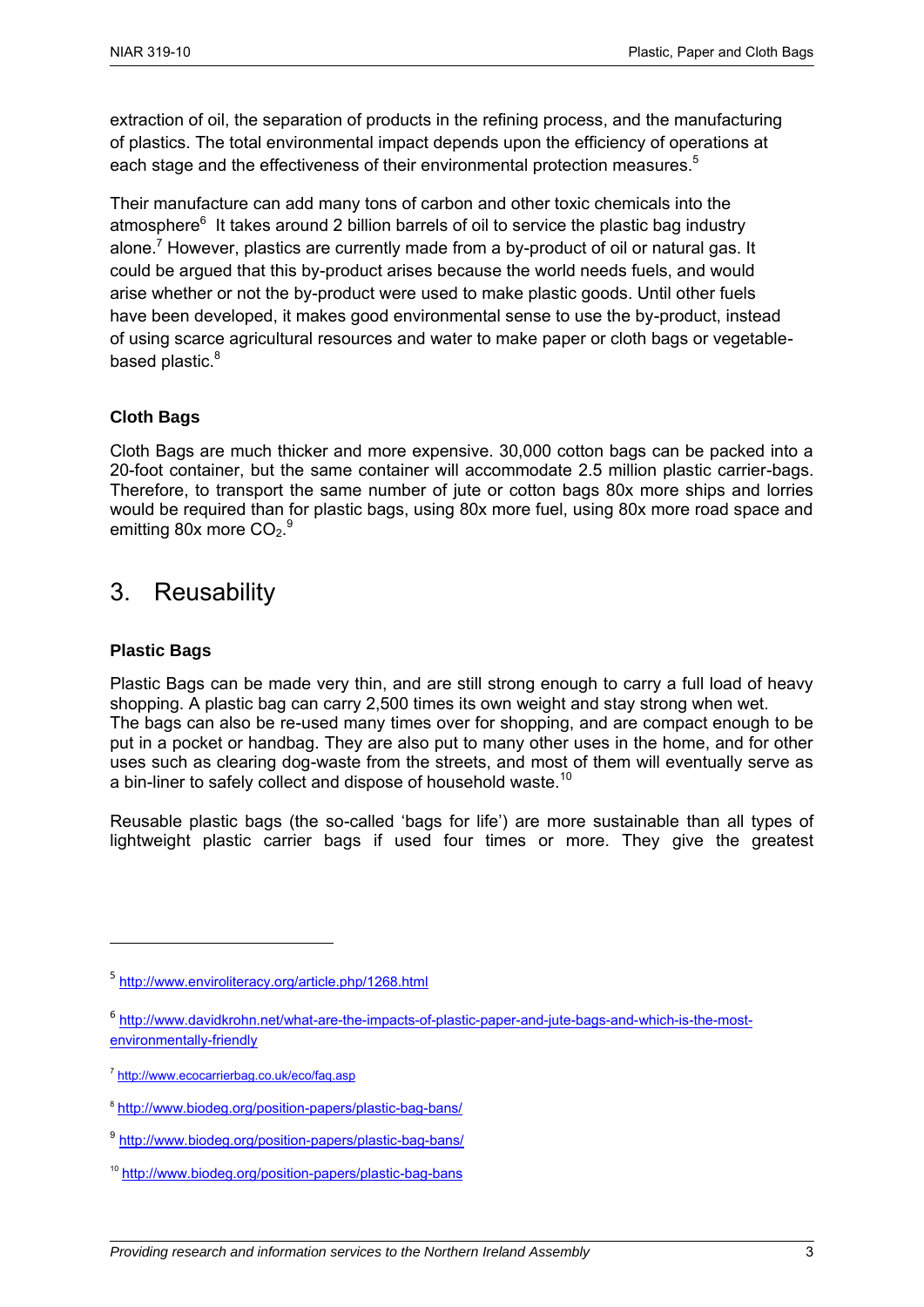environmental benefits over the full lifecycle.<sup>11</sup> Tesco reward customers with one 'Green' Clubcard point for every bag re-used, even if it isn't one of their bags.<sup>12</sup>

According to the Welsh Assembly Government, The Environment Agency completed a study into the environmental impacts of types of carrier bags. The study concluded that for a paper bag to have the same impact on the environment as a plastic bag it would need to be used at least 4 times; however, most paper bags would not be durable enough to be used 4 times.<sup>13</sup>

#### **Cloth Bags**

Cloth Bags can be reused many times. However, cloth bags are not hygienic, like plastic bags. Research by Guelph Chemical Laboratories in Canada in 2008 Microbiological Study of Reusable Grocery Bags<sup>4</sup> has shown that "re-usable grocery bags can become an active microbial habitat and a breeding-ground for bacteria, yeast, mould, and coli forms."<sup>14</sup>

### 4. Recyclability

#### **Paper Bags**

It takes 91% less energy to recycle a pound of plastic than it takes to recycle a pound of paper.<sup>15</sup>

A report on the production of carrier bags made from recycled rather than virgin polythene concluded that the use of recycled plastic resulted in the following environmental benefits:

- reduction of energy consumption by two-thirds
- production of only a third of the sulphur dioxide and half of the nitrous oxide
- reduction of water usage by nearly 90%
- reduction of carbon dioxide generation by two-and-a-half times

A different study concluded that 1.8 tonnes of oil are saved for every tonne of recycled polythene produced.<sup>16</sup>

#### **Cloth Bags**

**.** 

Cloth Bags can be recycled like most textiles. Textile recovery:

<sup>&</sup>lt;sup>11</sup> Environment Group Research Report (2005) 'Proposed Plastic Bag Levy- Extended Impact Assessment' <http://www.scotland.gov.uk/Resource/Doc/57346/0016899.pdf>

<sup>&</sup>lt;sup>12</sup> http://www.rbkc.gov.uk/environmentandtransport/domesticrecyclingandrubbish/recycling/plasticbagrecycling.aspx

<sup>&</sup>lt;sup>13</sup> Welsh Assembly Government http://wales.gov.uk/topics/environmentcountryside/epg/waste\_recycling/substance/carrierbags/chargeganda/types/?lang= [en](http://wales.gov.uk/topics/environmentcountryside/epq/waste_recycling/substance/carrierbags/chargeqanda/types/?lang=en) [accessed 23/02/11)

<sup>&</sup>lt;sup>14</sup> <http://www.biodeg.org/position-papers/plastic-bag-bans>

<sup>15</sup> <http://www.reuseit.com/learn-more/myth-busting/why-paper-is-no-better-than-plastic>

<sup>16</sup> <http://www.wasteonline.org.uk/resources/informationsheets/plastics.htm>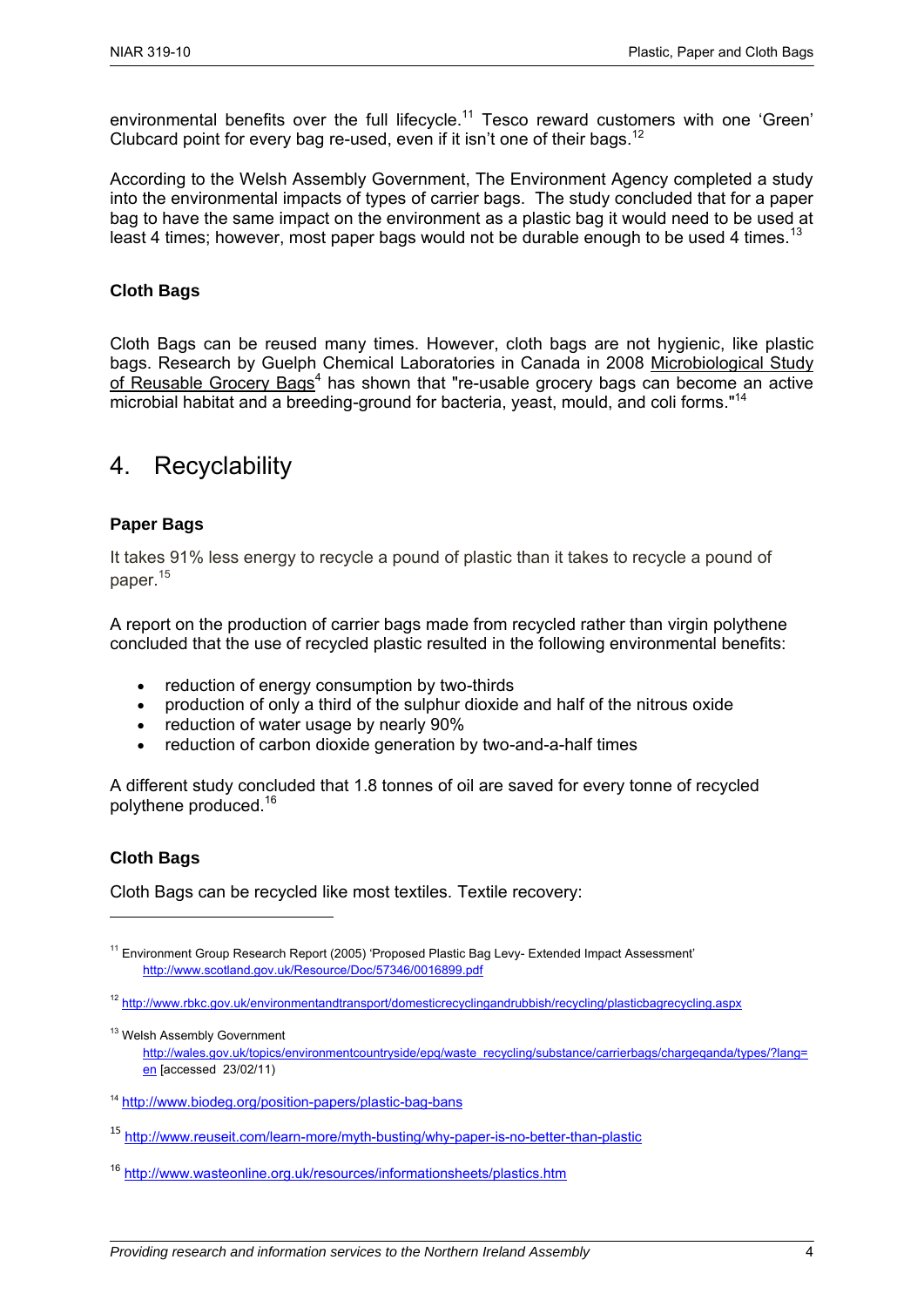- Reduces the need for landfill space. Textiles present particular problems in landfill as synthetic (man-made fibres) products will not decompose, while woollen garments do decompose and produce methane, which contributes to global warming.
- Reduces pressure on virgin resources.
- Aids the balance of payments as we import fewer materials for our needs.
- Results in less pollution and energy savings, as fibres do not have to be transported from abroad. 17

#### **Plastic Bags**

**.** 

Some supermarkets offer recycling banks instore.<sup>18</sup> They can be recycled into many different products or can be repossessed into small pellets, or post consumer resin, which can become feed stock for a variety of products such as new bags, pallets, containers, crates, and pipe.<sup>19</sup>

## 5. Environmental Impact of Plastic vs. Paper Bags

In 2005, the Scottish Government issued a full environment impact assessment report on the effects of a proposed plastic bag fee<sup>20</sup>. The Report contains the comparison between plastic and paper bags, outlined in the table below. The lightweight plastic bag was given a score of 1 in all categories as a reference point. A score greater than 1 indicates that a paper bag makes more contribution to the environmental problem than a lightweight plastic bag when normalised against the volume of shopping carried. The indicators take account of emissions which occur over the whole lifecycle.

| <b>INDICATOR OF ENVIRONMENTAL IMPACT</b>      | <b>Plastic</b><br>bag<br><b>HDPE</b><br>lightweight | Paper bag |
|-----------------------------------------------|-----------------------------------------------------|-----------|
| Consumption of nonrenewable primary energy    | 1.0                                                 | 1.1       |
| Consumption of water                          | 1.0                                                 | 4.0       |
| Climate change (emission of greenhouse gases) | 1.0                                                 | 3.3       |
| Acid rain (atmospheric acidification)         | 1.0                                                 | 1.9       |
| Air quality (ground level ozone formation)    | 1.0                                                 | 1.3       |
| Eutrophication of water bodies                | 1.0                                                 | 14.0      |
| Solid waste production                        | 1.0                                                 | 2.7       |
| <b>Risk of litter</b>                         | 1 በ                                                 | 0.2       |

<sup>17</sup> <http://www.wasteonline.org.uk/resources/informationsheets/textiles.htm>

<sup>&</sup>lt;sup>18</sup> http://www.recyclenow.com/what\_can\_i\_do\_today/can\_it\_be\_recycled/plastic/carrier\_bags.html

<sup>&</sup>lt;sup>19</sup> [http://www.plasticbagrecycling.org/plasticbag/s01\\_consumers.html](http://www.plasticbagrecycling.org/plasticbag/s01_consumers.html)

<sup>&</sup>lt;sup>20</sup> Environment Group Research Report (2005) 'Proposed Plastic Bag Levy- Extended Impact Assessment' <http://www.scotland.gov.uk/Resource/Doc/57346/0016899.pdf>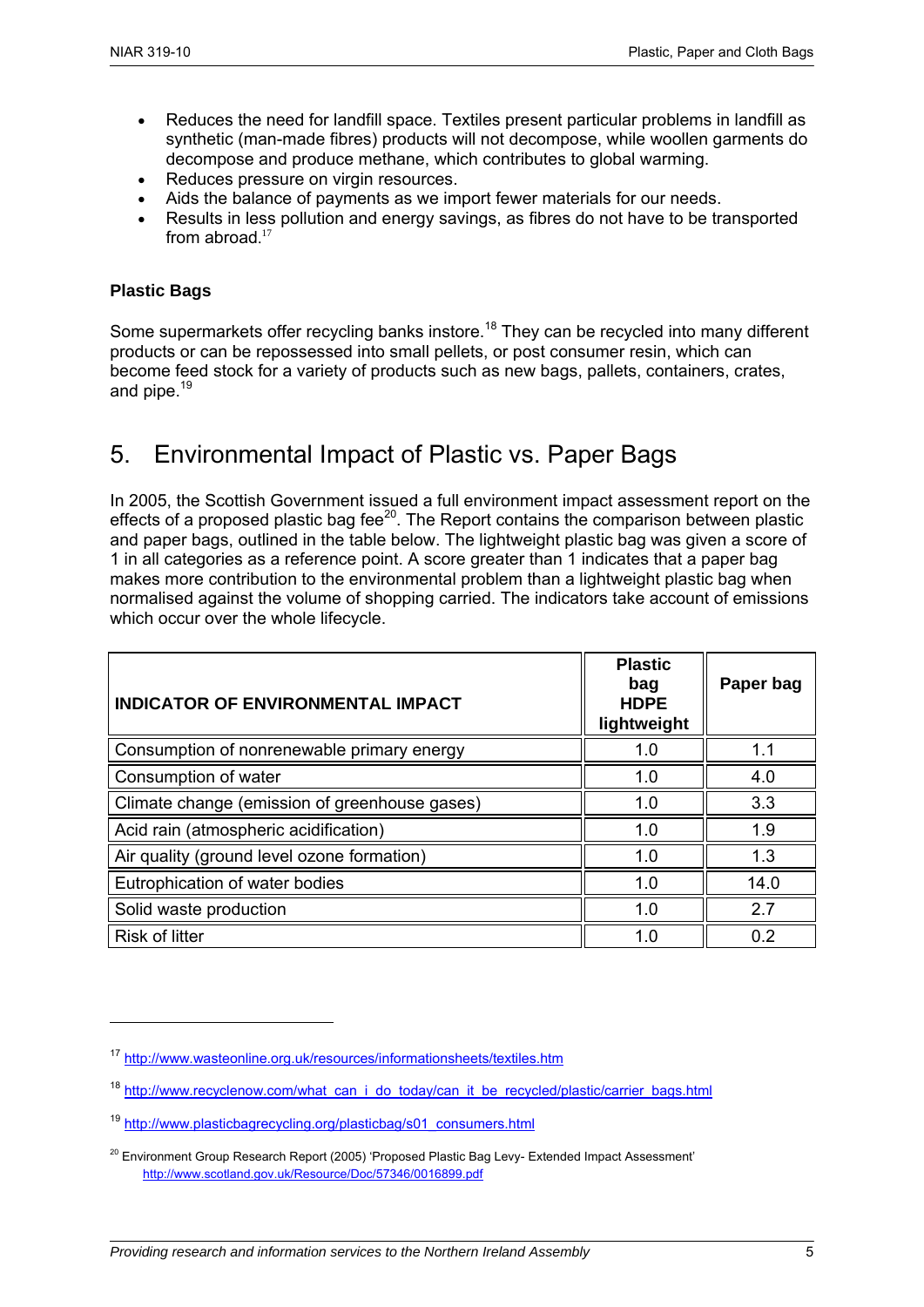A recent article by The Independent on the  $20<sup>th</sup>$  February 2011 (Annex A), states that unpublished Environment Agency research shows that ordinary high density polythene (HDPE) bags may be less harmful than supposedly low impact choices such as cotton or paper. The unpublished report titled '*Life Cycle Assessment of Supermarket Carrier Bags',*  by Dr Chris Edwards and Jonna Mehoff Fry found that:

- An HDPE plastic bag would have a baseline global warming potential of 1.57 kg Co2 equivalent, falling to 1.4 kg Co2e if re-used once, the same as a paper bag used four times (1.38 kg Co2e).
- A cotton bag would have to be re-used 171 times to emit a similar level, 1.57 kg Co2e.
- The HDPE bag had the lowest environmental impacts of the single use options in nine of the 10 impact categories. The bag performed well because it was the lightest single use bag considered.

The article states that the 96 page report comes amid an ongoing controversy over plastic bags and plans by Wales to introduce a 5p plastic bag tax in October. According to the Environment Agency, despite the long peer review, the date for publication is not known, except that it will be soon.

## Annex A

## **Plastic fantastic! Carrier bags 'not eco-villains after all'**

Unpublished Environment Agency research shows polythene may be less harmful than cotton or paper

By Martin Hickman, Consumer Affairs Correspondent

#### *Sunday, 20 February 2011*

Unpublished Government research suggests the plastic carrier may not be an eco villain after all – but, whisper it, an unsung hero. Hated by environmentalists and shunned by shoppers, the disposable plastic bag is piling up in a shame-filled corner of retail history. But a draft report by the Environment Agency, obtained by the *Independent on Sunday*, has found that ordinary high density polythene (HDPE) bags used by shops are actually greener than supposedly low impact choices.

HDPE bags are, for each use, almost 200 times less damaging to the climate than cotton holdalls favoured by environmentalists, and have less than one third of the Co2 emissions than paper bags which are given out by retailers such as Primark.

The findings suggest that, in order to balance out the tiny impact of each lightweight plastic bag, consumers would have to use the same cotton bag every working day for a year, or use paper bags at least thrice rather than sticking them in the bin or recycling.

Most paper bags are used only once and one study assumed cotton bags were used only 51 times before being discarded, making them – according to this new report – worse than single-use plastic bags.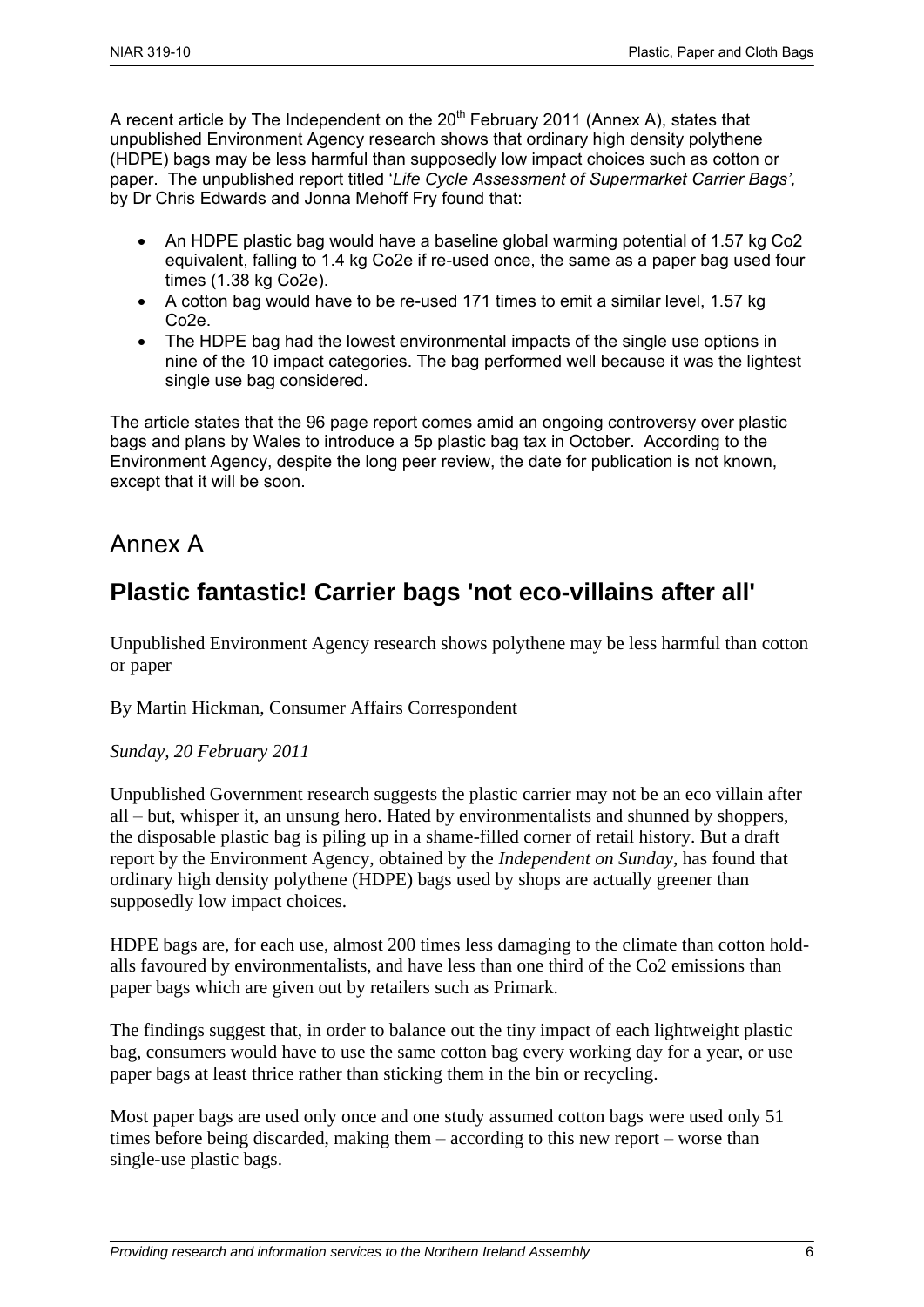However, despite being commissioned in 2005 and scheduled for publication in 2007, the research has not been released to the public.

Officially, the Environment Agency says the report, Life Cycle Assessment of Supermarket Carrier Bags, by Dr Chris Edwards and Jonna Meyhoff Fry, is still being peer reviewed. However it was submitted to the peer review process "more than a year ago". Despite the long peer review the Environment Agency does not have a date for its publication, except to say that it will be soon.

The report set out to find out which of seven types of bags have the lowest environmental impact by assessing pollution caused by extraction of raw materials, production, transportation and disposal.

It found that an HDPE plastic bag would have a baseline global warming potential of 1.57 kg Co2 equivalent, falling to 1.4 kg Co2e if re-used once, the same as a paper bag used four times (1.38 kg Co2e).

A cotton bag would have to be re-used 171 times to emit a similar level, 1.57 kg Co2e.

The researchers concluded: "The HDPE bag had the lowest environmental impacts of the single use options in nine of the 10 impact categories. The bag performed well because it was the lightest single use bag considered."

The 96-page report comes amid an ongoing controversy over plastic bags and plans by Wales to introduce a 5p plastic bag tax in October.

Six billion plastic bags are used across the UK annually and there is no doubt that they cause environmental problems such as litter and marine pollution as well as using up oil, and limiting their use and re-using them reduces their harm.

However the new report suggests that if shoppers to switch to alternatives, they have to use those time and time again to be greener.

Barry Turner, chief executive of the Packaging and Films Association, which represents plastic bag manufacturers, suggested the report had been "suppressed." "They [the Environment Agency] have kept it fairly quiet and tried to suppress things," he said.

"This [report] has dragged on and on. It was a report that could have been done relatively quickly, probably within 12 months but it has gone on for years.

"If these are the conclusions that have arrived at it wouldn't really surprise me. It was buried because it didn't give the right answers. It doesn't support the political thrust at the moment."

He added: "People at CEO level [in retailers] have been consistently telling Wrap [the publicly-funded Waste and Resources Action Programme] and Defra [Department for the Environment, Food and Rural Affairs] that they have been missing the point. They have had very closed ears on this and I have never have been able to understand why they have been so rigid in their approach."